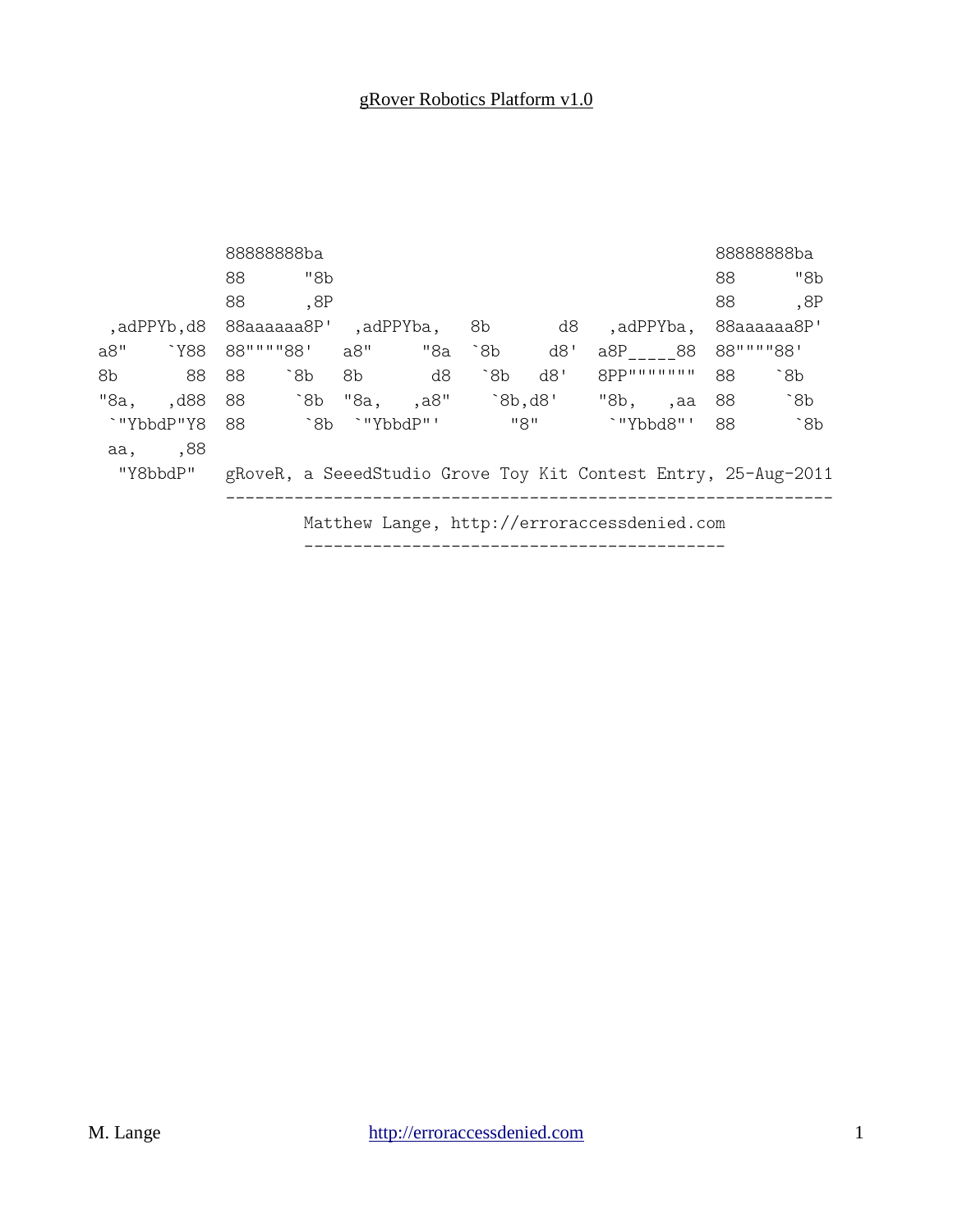#### **Purpose:**

To re-purpose a remote control car that I obtained from the thrift store for \$2 into an Arduinocontrolled robot using Seeed Studio's "Grove" platform.

#### **Description:**

I purchased an RC car from the thrift store for \$2. It had no remote control to go along with it, but it did have a 4.8V Ni-Cad battery pack, a chassis, a steering motor, and a drive motor. While the 4.8V Ni-Cad battery does not have enough voltage to power the I2C Motor Driver (it may be useful in another project), the motors and chassis provide a great base for a robot.

With the Grove platform, I endeavored to turn it into an Arduino-based rover with the following modes:

| $\bullet$ |                         | Autonomous Mode: Drive the rover around autonomously using the on-board sensors for |  |  |  |
|-----------|-------------------------|-------------------------------------------------------------------------------------|--|--|--|
|           |                         | guidance                                                                            |  |  |  |
|           | • Remote Control:       | Drive the rover around with commands sent over the serial port                      |  |  |  |
|           | • Cat Spooker:          | Lie in wait until a cat approaches, then make some noise and start                  |  |  |  |
|           |                         | Autonomous mode                                                                     |  |  |  |
|           | • Cat Taunter:          | Make a noise every 15 seconds while there isn't a cat in the area.                  |  |  |  |
| $\bullet$ | <b>Motor Test:</b>      | Run a test of the motors connected to the I2C Motor Driver Twig                     |  |  |  |
|           | $\epsilon$ Concor $U_0$ | $C_{\alpha t}$ a livro view of concordate                                           |  |  |  |

• Sensor View: Get a live view of sensor data

**Parts List:** This project uses the following parts:

| Qty          | <b>Part Name</b>                        | <b>SKU#</b>      |  |  |  |  |
|--------------|-----------------------------------------|------------------|--|--|--|--|
| 1            | R/C Truck                               |                  |  |  |  |  |
| 1            | Arduino (or Arduino Clone)              |                  |  |  |  |  |
| $\mathbf{1}$ | Battery Box (Output: 8-15V)             |                  |  |  |  |  |
| 1            | <i>Stem</i> – Base Shield               | <b>SLD12148P</b> |  |  |  |  |
| 1            | $Twig - OLED$ Display 128 $x64$         | <b>OLE35046P</b> |  |  |  |  |
| 1            | $Twig - I2C$ Hub                        | <b>ACC53133P</b> |  |  |  |  |
| 1            | $Twig - I2C$ Motor Driver               | <b>ROB72212P</b> |  |  |  |  |
| $\mathbf{1}$ | $Twig - I2C$ Touch Sensor               | <b>SEN51153P</b> |  |  |  |  |
| 1            | $Twig$ – Sound Recorder                 | <b>SEN71254P</b> |  |  |  |  |
| $\mathbf{1}$ | Twig – Buzzer                           | <b>COM22458P</b> |  |  |  |  |
| 1            | Twig - PIR Motion Sensor                | <b>SEN32357P</b> |  |  |  |  |
| 1            | $Twig - 80cm$ Infrared Proximity Sensor | <b>SEN39046P</b> |  |  |  |  |
| 1            | $Twig - 3-Axis$ Accelerometer           | <b>SEN21853P</b> |  |  |  |  |
| 2            | Twig - Chainable RGB LED                | COM53140P        |  |  |  |  |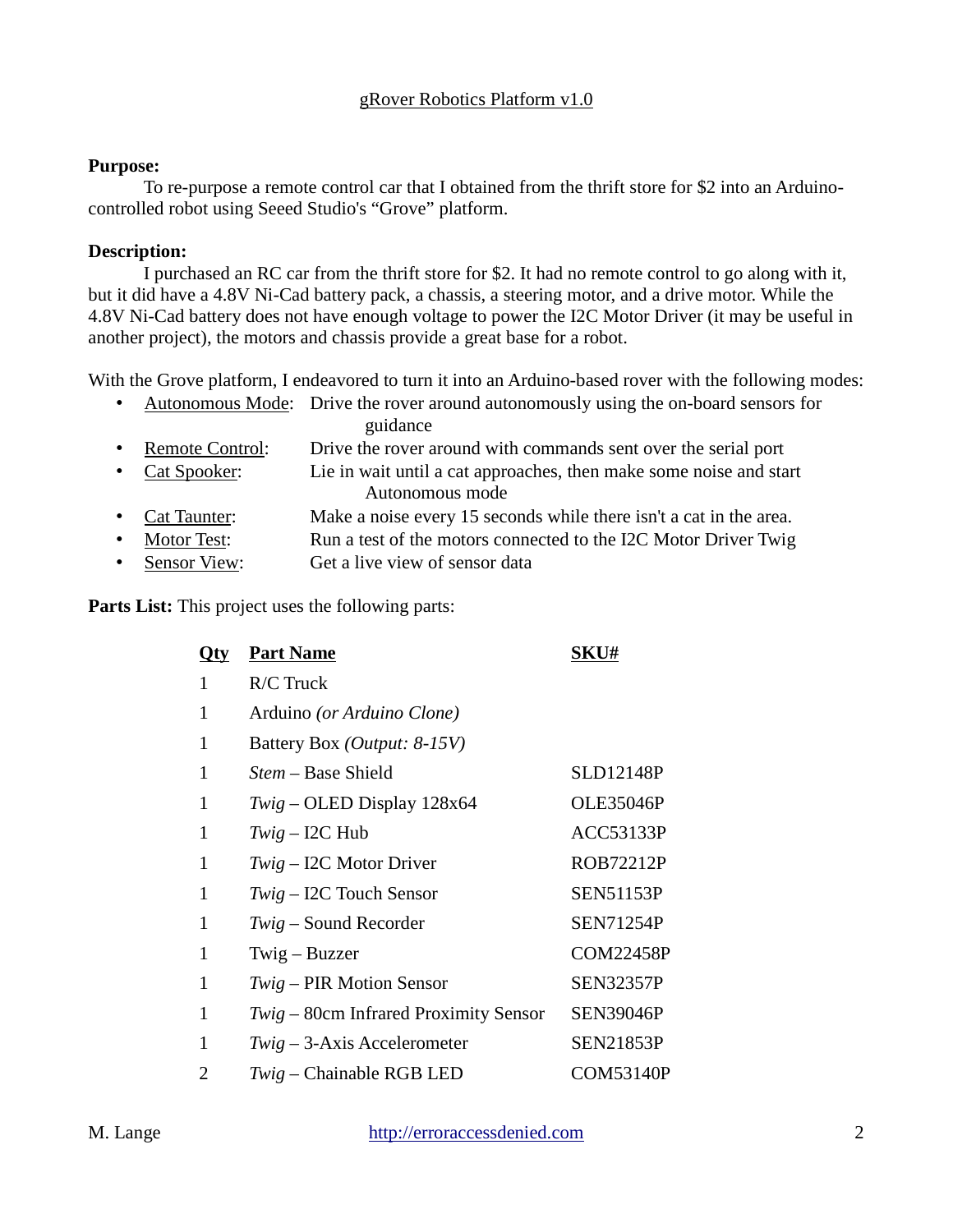|           | $Twiq$ – Sound Sensor                       | <b>SEN12945P</b> |
|-----------|---------------------------------------------|------------------|
| $1 \quad$ | $Twiq-Vibrator$                             | ROB51043P        |
| 3.        | <i>Grove</i> – Universal 4-Pin Cable (5 ea) | ACC113170        |

#### **Part Descriptions:**

The Twigs perform the following tasks:

- The *3-axis Accelerometer Twig* helps track the rover's movements, and can be used to tell if it is standing still (despite motors turning)
- The *OLED Display 128x64 Twig* and *I2C Touch Sensor Twig* are used as a User Interface, mounted on the top of the robot (or under a clear polyurethane shell for weatherproofing). The *Vibrator Twig* is used as tactile feedback for the I2C Touch Sensor Twig's buttons, (also known as "feelers") which aren't physical buttons but actually touch sensors.
- The *Buzzer* Twig is used as audible feedback in addition to the *Vibrator* Twig's tactile feedback, and can be used for sound effects if the *Sound Recorder* Twig isn't used.
- The *PIR Motion Sensor Twig* is set to a fairly short range, and is used to either detect obstacles, or (in some cases) wait for obstacles (like cats!) to approach it.
- The *80cm IR Proximity Sensor* Twig is used to detect obstacles ahead of the rover.
- The *Sound Recorder Twig* has various sounds recorded, such as a monster-truck engine and a car horn.
- The *Chainable RGB LED Twigs* act as pseudo-Police flashing lights (with two RGB LEDs, flashing in a red/blue pattern)
- The *Sound Sensor Twig* is used to control the robot by clapping.
- The *I2C Motor Driver Twig* is used to control the drive and steering motors in the RC car.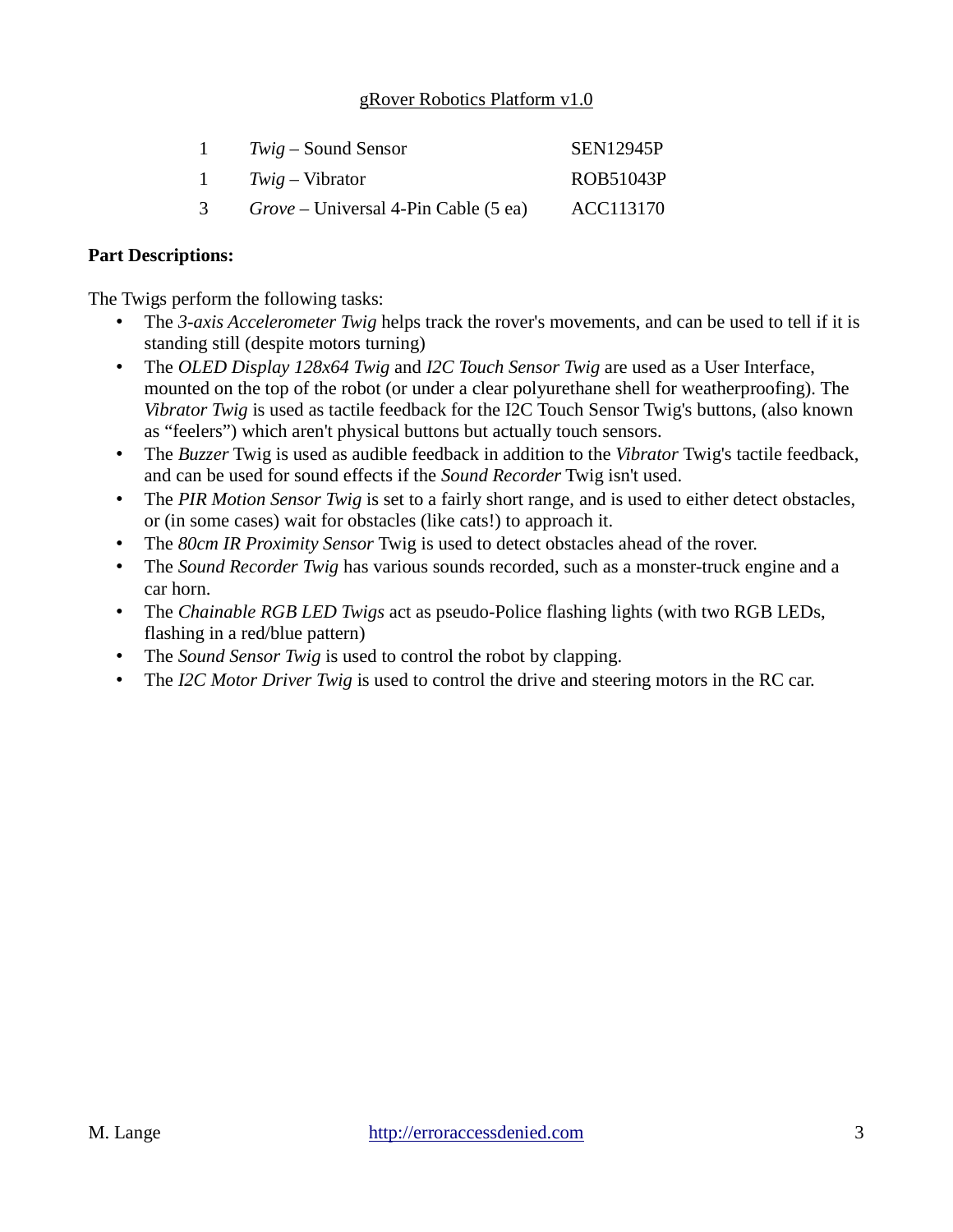**Stem Base Shield**

#### **Assembly Instructions:**

| Digital TWIG Ports <sup>1</sup> |                        |                       | <b>Analog TWIG Ports<sup>2</sup></b> |  |  |  |
|---------------------------------|------------------------|-----------------------|--------------------------------------|--|--|--|
| 1                               | (Do not use – Serial)  | $\mathbf{1}$          | Sound Sensor Twig                    |  |  |  |
| $\overline{2}$                  |                        | $\overline{2}$        | 80cm IR Proximity Sensor Twig        |  |  |  |
| 3                               |                        | 3                     |                                      |  |  |  |
| $\boldsymbol{\varLambda}$       | Chainable RGB Twig(s)  | 4                     | (Do not use $-I2C$ )                 |  |  |  |
| 5                               |                        | 5                     | (Do not use $-I2C$ )                 |  |  |  |
| 6                               | Sound Recorder Twig    | <b>I2C TWIG Ports</b> |                                      |  |  |  |
| 7                               |                        | Any                   | I2C Hub Twig                         |  |  |  |
| 8                               | Piezo Buzzer Twig      | Any                   | <b>I2C Motor Driver Twig</b>         |  |  |  |
| 9                               |                        |                       | <b>UART TWIG Port<sup>3</sup></b>    |  |  |  |
| 10                              |                        | 1                     | (Future: Bluetooth Twig?)            |  |  |  |
| 11                              | <b>Vibrator Twig</b>   | <b>SPI TWIG Port</b>  |                                      |  |  |  |
| 12                              | <b>PIR Sensor Twig</b> | 1                     |                                      |  |  |  |
| 13                              |                        |                       |                                      |  |  |  |

|                                           | <b>I2C Hub Twig Ports</b> <sup>4</sup> | <b>I2C Motor Driver Ports</b> <sup>5</sup> |                      |                                              |  |  |
|-------------------------------------------|----------------------------------------|--------------------------------------------|----------------------|----------------------------------------------|--|--|
|                                           |                                        | VS                                         | Battery $V+$ (6-15V) |                                              |  |  |
|                                           | Stem Base Shield I2C Port              | <b>Battery</b>                             | <b>GND</b>           | Battery GND (0V)                             |  |  |
|                                           | I2C Accelerometer Twig                 |                                            | $M1-$                | Motor 1's GND                                |  |  |
| I2C Touch Sensor Twig                     | Motor 1                                | $M1+$                                      | Motor 1's 5V         |                                              |  |  |
|                                           | I2C OLED Display 128x64                |                                            | $M2-$                | Motor 1's GND                                |  |  |
|                                           | Interrupts <sup>6</sup>                | Motor 2                                    | $M2+$                | Motor 1's 5V                                 |  |  |
| Digital Pin 2                             | <b>I2C Touch Sensor</b>                | Jumper                                     | J4                   | Connect to power the Arduino                 |  |  |
| <b>I2C Accelerometer</b><br>Digital Pin 3 |                                        |                                            |                      | from the motor driver's battery <sup>7</sup> |  |  |

1 Digital Twig Ports are as numbered in silkscreen above each white TWIG connector; each Digital TWIG port gives access to 2 Arduino pins, ie Port 1 gives access to Arduino Digi Pins 1 and 2; Port 10 gives access to Pins 10 and 11. Not all TWIGs use both pins from their port.

2 Analog Port 1 is closest to the Stem Base Shield RESET button and handles pins A0 and A1.

- 3 Adding a UART-capable TWIG here will cause the USB serial port on the Arduino to not function.
- 4 I2C Hub Twig's devices can be attached in any order

<sup>5</sup> See http://seeedstudio.com/wiki/Grove - I2C\_Motor\_Driver for more details

<sup>6</sup> Attach the pins on the Arduino (shown on left) to the INT pins on the TWIGs (shown on the right) with a piece of wire

<sup>7</sup> Don't connect the jumper J4 if the Arduino is powered by any other source. Connecting the jumper sends power over the I2C Bus to the Arduino and everything else connected to it.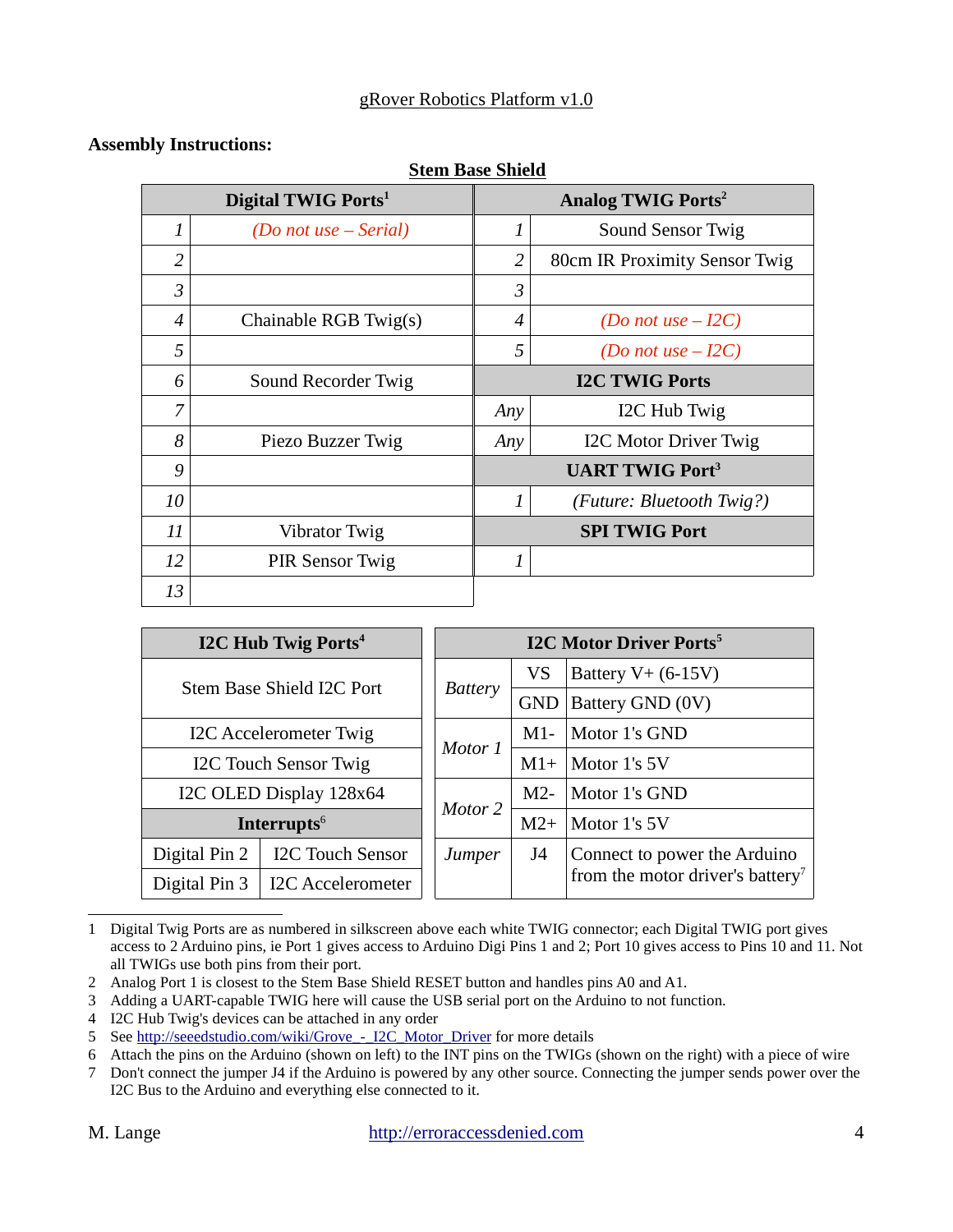- Attach all TWIGs, wires, and motors as described above.
- Attach the PIR Sensor Twig to the robot's chassis so it is facing to the rear
- Attach the 80cm IR Proximity Sensor Twig to the robot's chassis so it is facing forward
- Mount the I2C Touch Sensor "Feelers" near the OLED Display for ease of use, in a diamond pattern with I2C Touch button  $0$  ("Up") at the top, 1 ("Down") at the bottom, 2 ("OK") to the right, and  $3$  ("Cancel") to the left.
- Affix the Buzzer Twig on the same surface as the I2C Touch Sensor "Feelers" so you can have noticeable tactile feedback

The assembly of this unit consisted mostly of fitting the modules wherever they would fit, within reason. This involved the cutting of plastic to make room for placing cabling where it was not originally intended to fit. I used black electrical tape for anything that was not a suitable task for the 3M *SJ3000* <sup>8</sup> (Digikey# 3M10286-ND).

The I2C Hub, Sound Recorder, I2C Accelerometer and I2C Touch Sensor Hub are located inside the part of the plastic case where the original PCB was housed.

The Sound Recorder Twig's speaker and the Buzzer Twig are located under the front bumper of the rover, as there is a fair-sized cavity there that affords them some protection.

The OLED Display Twig, Touch Sensor Feelers and Buzzer Twig are located on a piece of corrugated cardboard at the rear of the rover. The cardboard is mounted over pegs where the R/C car's "shell" was screwed down. The pegs also act as a stabilizer for the Arduino (it fits nicely in the corner they form), and the cardboard helps lift the rear of the Arduino up to be level with a bump in the plastic.

The Chainable RGB LEDs are mounted on a piece of corrugated cardboard near the front of the rover, along with the Sound Sensor. I purposely kept the sound sensor away from the drive motor and drive wheels, as they would be the noisiest parts of the robot.

I put an 8xAA battery box where the 4.8V Battery Pack used to be. The batteries are secured into the battery box box using 3M *SJ3000*, and the battery box is secured to the rover with it as well. (Various loose cables can be grouped and stuck to it as well)

For additional construction tips and images, please see the annotated photos in my Flickr photoset at http://www.flickr.com/photos/matthewlange/sets/72157627614719221/with/6177085400/. I would have added the pictures here, though they wouldn't allow for enough detail and would have created a gigantic file.

<sup>8</sup> I received a sample roll of 1" x 5 yards of SJ3000 Red. It is almost like double-sided tape, except that instead of adhesive, it uses Velcro-like hooks on one side and loops on the other, making it re-stickable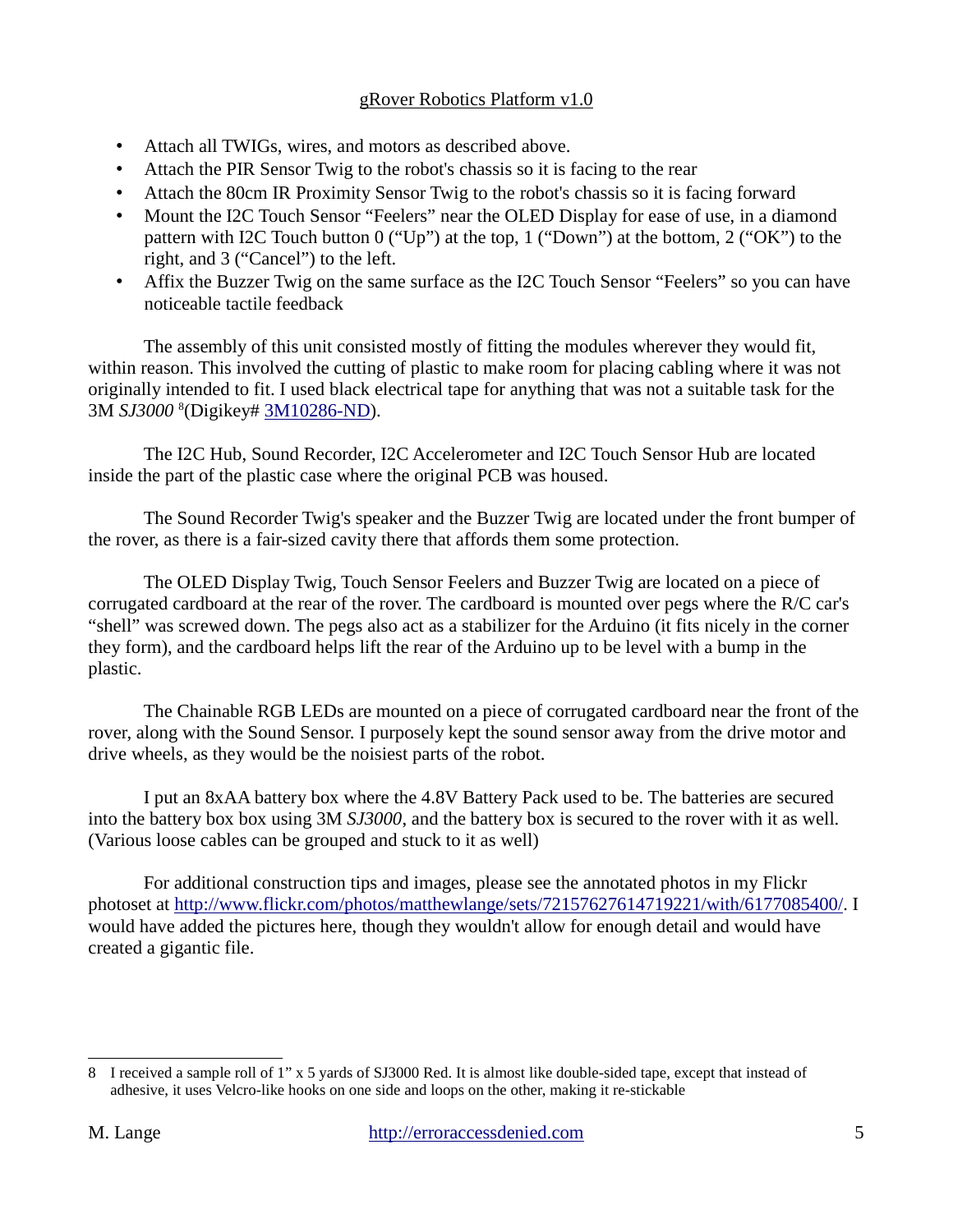## **How to Use:**

- The I2C Touch Sensors are your primary inputs into the robot. The OLED display acts as your screen. I2C Touch button 0 is " $Up$ ", 1 is "Down", 2 is "OK", 3 is "Cancel".
	- $\circ$  I have also included a sheet to go over your sensors (with labels for your buttons) in an attached .xls file
- Press "Up" or "Down" to move the cursor to your desired option, and press "OK" to activate the function.
- To exit an option, press and hold "Cancel" until you feel the vibrator buzz. Depending on the function, it may be instantaneous.

**Code:** Compile and load the attached code to your Arduino.

## **Functions:**

- **Initialization Functions**
	- void **MMA7660Accel\_init**(void)
	- void **i2cMotorDriver\_init**(void)
	- void **i2cTouchSensor\_init**(void)
	- void **rgbLed\_init**(void)
	- void **I2cOledDisplay\_init**(void)
- **OLED Functions**
	- void **setXY**(unsigned char row, unsigned char col)
	- void **sendChar**(unsigned char ascii=0)
	- void **sendStr**(char\* string)
	- void **oled\_clearDisplay**(void)
- **Generic I2C Functions**
	- void **sendI2cData**(unsigned char *i2cAddress*, unsigned char *commandMode*, byte *myData*)
	- void **sendI2cData**(unsigned char *i2cAddress*, unsigned char *commandMode*, byte *myData*, byte *myData2*)
	- void **sendI2cData**(unsigned char *i2cAddress*, unsigned char commandMode, byte *myData*, byte *myData2*, byte *myData3*)

-

- char **requestI2cData**(unsigned char *i2cAddress*, unsigned char *commandMode*, byte *numBytes*)
- **I2C Motor Driver Functions**
	- void **setMotor**(unsigned char *motorName*, unsigned char *motorDirection*, unsigned char *motorSpeed*)
	- void **setMotors**(unsigned char *motorASpeed*, unsigned char *motorBSpeed*)
	- void **motorTest**(unsigned char *motorNum*, unsigned char *motorDirection*, unsigned char *motorSpeed*)
- **Chainable RGB LED Functions**
	- void **ClkProduce**(void)
		- **-** Clocks the RGB LED clock pin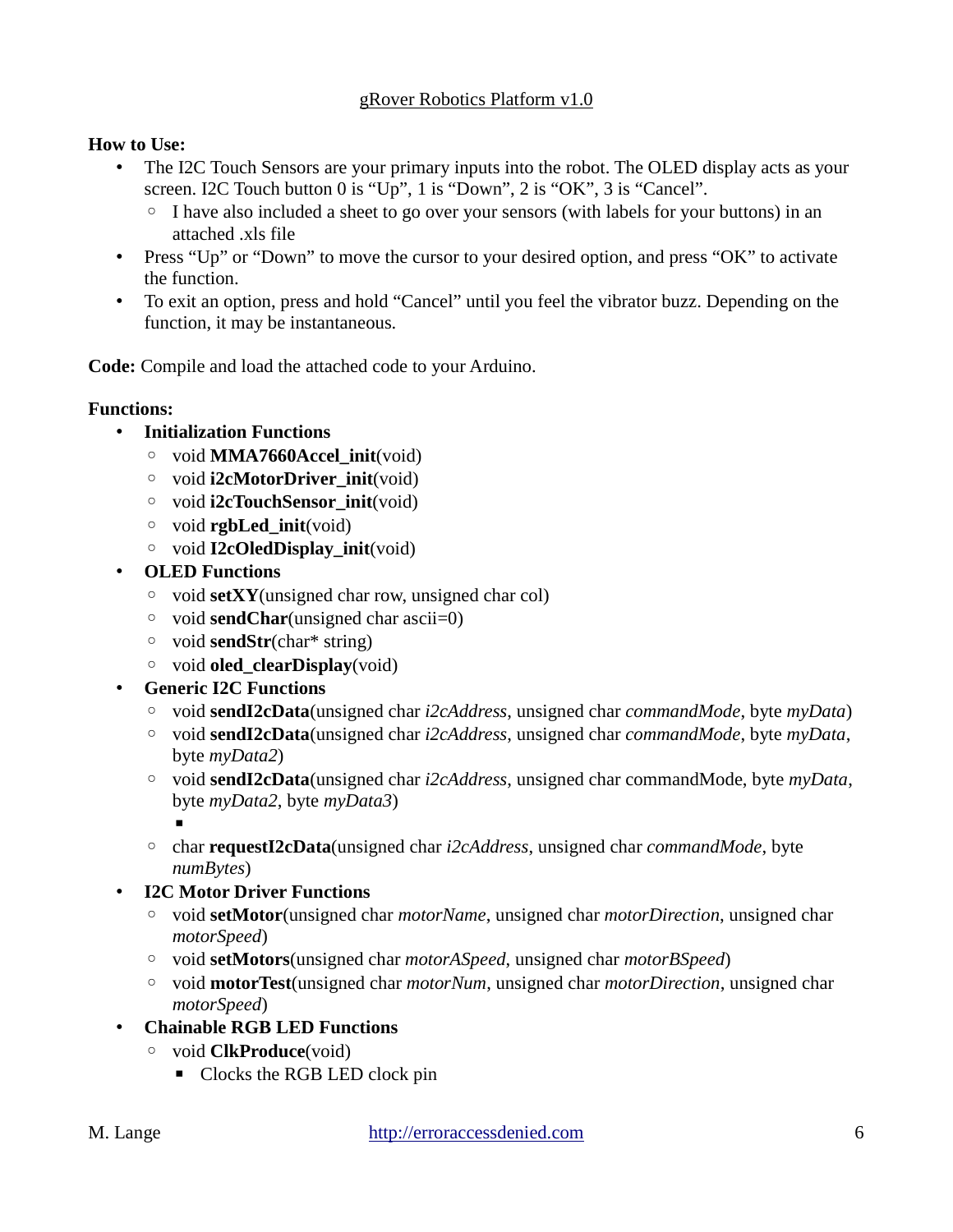- void **Send32Zero**(void)
	- **EXECTS** Sends 32 Zeroes on the RGB LED data pin (to initialize or finalize communications)
- unsigned char **TakeAntiCode**(unsigned char *dat*)
	- **•** Computes the checksum required by the RGB LEDs' IC
- void **DatSend**(unsigned long int *dx*)
	- Clock out the data in [dx] (32 bits) to the RGB LEDs
- void **DataDealWithAndSend**(unsigned char *r*, unsigned char *g*, unsigned char *b*)
	- Set the next available RGB LED to value [r,g,b] and send it.
- void **rgbPoliceLights**(void)
	- Flash the RGB LED(s) in a police-car-like pattern
- **I2C Touch Sensor Functions**
	- void **buttonHandler**(byte *what*)
		- Handles button presses from the I2C Touch Sensors
			- byte **what** Which button was pressed? (0 to 3)
	- char **getButtonStatus**(char *buttonNum*)
		- Returns the value of button [buttonNum] (1 or 0)
	- char **handleTouch**(void)
		- Gets called when a function notices that the flag has been set
- **Other Sensor Functions**
	- void **readAccel**(void)
		- Reads the acceleration from the accelerometer and save it to AccelX, AccelY, AccelZ
	- void **vibratingMotor\_buzz**(int *length*)
		- Buzzes the vibrating motor for "length" milliseconds
	- void **soundRecorder\_playSound**(int *pin1*, int *pin2*)
		- Asserts the value (0 or 1) of *pin1* and *pin2* on the two Sound Recorder Twig data pins
- **Menu System Functions:**
	- void **showMainMenu**(void)
		- **•** Displays the Main Menu
	- void **setArrow**(int *row*)
		- Puts the '=>' arrow on row [row] indicating the current selection
	- void **createScreen**(char\*\* *screenLines*, char *screenId*, char\* *screenTitle*, char *menuUnderlineChar*, char *xOffset*, char *yOffset*, char *showCursor*, int *defaultRow* )
		- **IDED** Makes a screen; either a menu or a regular screen of text
			- char\*\* **screenLines** An array of the row texts (MAX 6; ie. 0-5) char **screenId** The ID number of the screen we're showing (so we can keep track of what to do when buttons are pressed)
			- char\* **screenTitle** The title of the menu
			- char **menuUnderlineChar** The character we use to underline the title (typically 0x2d, "-")
				- char **xOffset** What position does text start in on the X-Axis? This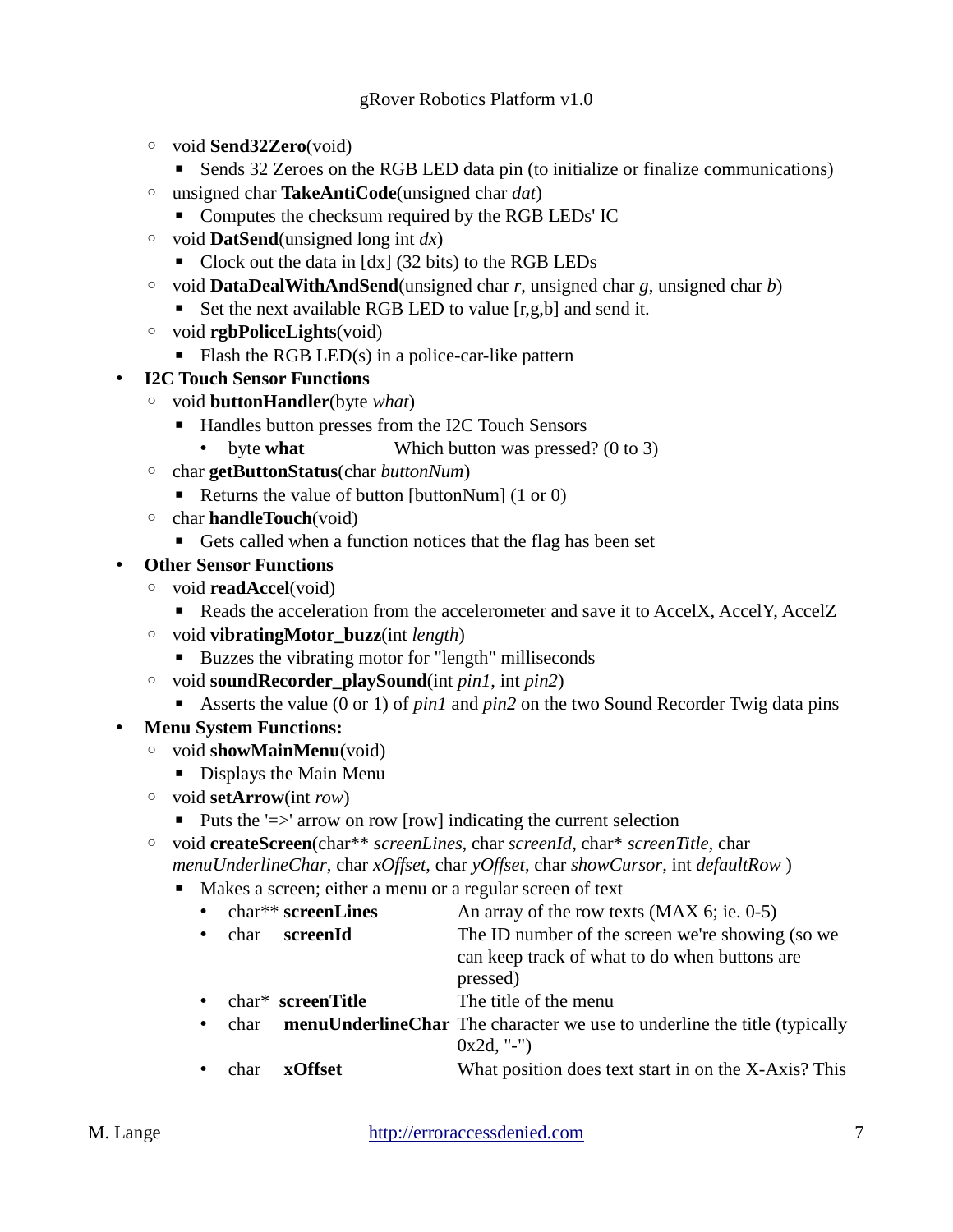lets you leave room for the cursor (either "0" if you're not using a cursor, or "2" if you're using a 2-character cursor)

- char **yOffset** What position does text start in on the Y-Axis? This leaves room for the title.
- char **showCursor** Do we show the cursor? (ie, is this a menu row?)
- int **default row** The default menu item to point at (0-5 with a title, 0-7 without)
- void **createScreen**(char\*\* *screenLines*, char *screenId*, char\* *screenTitle*, char *menuUnderlineChar*)
	- Overload the real createScreen() with a shorter version for non-menu but titled screens with a custom underline character
- void **createScreen**(char\*\* *screenLines*, char *screenId*, char\* *screenTitle*)
	- Overload the real createScreen() with a shorter version for non-menu but titled screens (with default 0x2d ("-") underline)
- void **createScreen**(char\*\* *screenLines*, char *screenId*)
	- Overload the real createScreen() with a shorter version for non-menu and non-titled screens
- void **menuSelect**(char *menuItem*)
	- **•** Perform the action associated with menu item #[menuItem]

### **Graphing Functions**

- void **createGraph**(char\* *title*, int *maxVal*, int *minVal*)
	- Create a graph with the title [title] and a minimum and maximum Y value of [minVal] and [maxVal] respectively.
		- Not currently implemented.
- $\circ$  void **plotValue**(int *x*, int *y*)
	- **-** Create a data point at  $(x,y)$ 
		- Not currently implemented.
- **Robot Modes:**
	- void **doAutonomous**(void)
	- void **doCatSpooker**(void)
	- void **doCatTaunter**(void)
	- void **doRemoteControl**(void)
	- void **doMotorTest**(void)
	- void **doSensorView**(void)
- **Interrupt Request Handlers:**
	- void **onAcceleration**(void)
	- void **onButtonPress**(void)
- **Standard Functions:**
	- $\circ$  setup()
	- $\circ$  loop()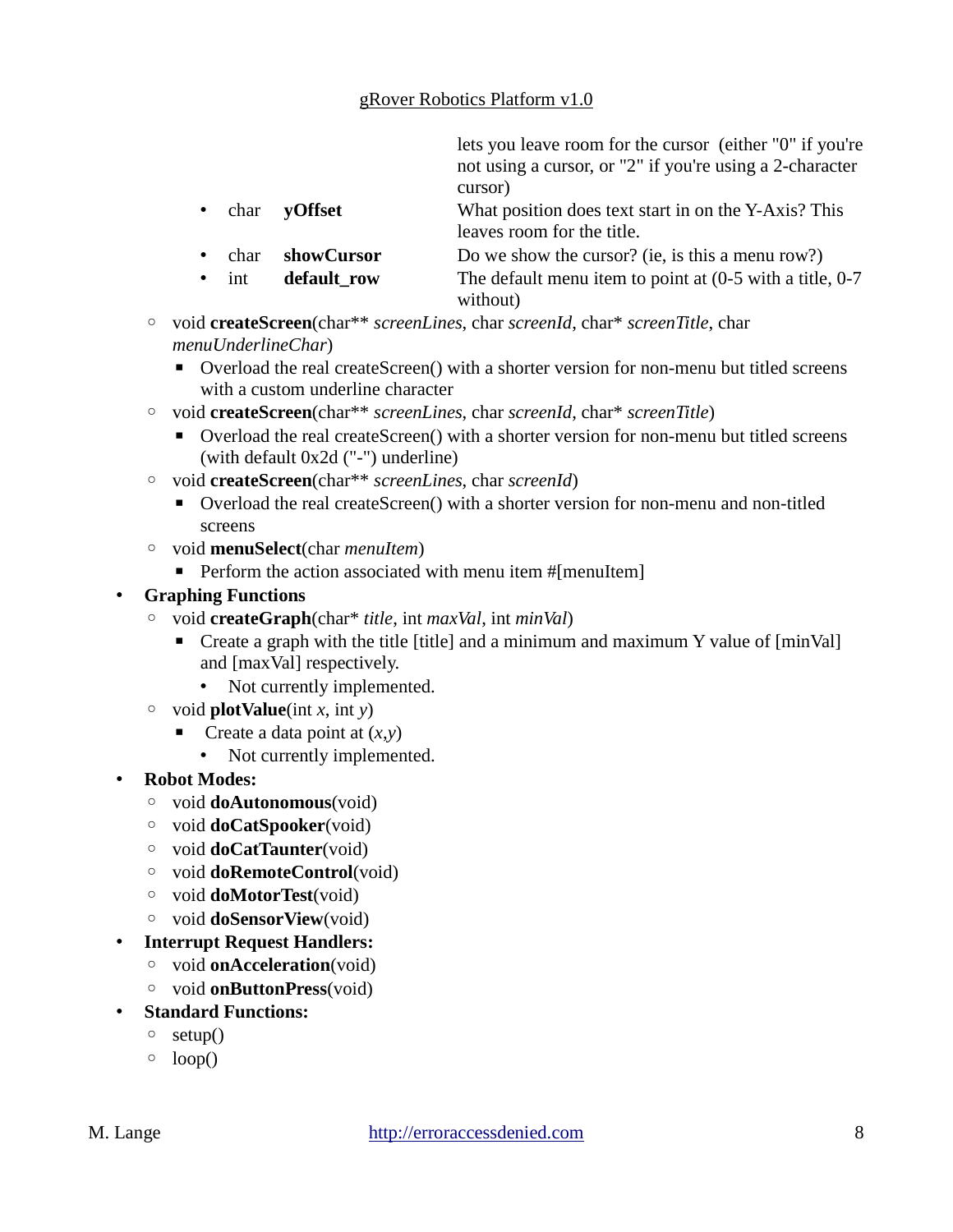## **Repurposing:**

The code was written with re-use and modification in mind: its modularity helps facilitate ease of programming and ease of control, while also allowing for easy upgrades and addition of code. The code is also well-commented, so anyone wishing to use bits and pieces will be able to figure out how and why it works.

**Future Uses:** With the right Twigs, users can (fairly easily) enhance the rover to add features such as:

- A "Compass" Twig for navigation
- $\bullet$  A "Line Finder" Twig to make a line-following robot
- A "Light Sensor" Twig to make a light-following robot
- An "I2C Color Sensor" Twig to make a color-following robot (have it chase a ball, etc?)
- A "Serial Bluetooth" or "Serial RF Pro" Twig for remote control
- A "Temperature and Humidity Sensor Pro" to measure and plot temperature and humidity in a house or other area
- A "Gas Sensor" or "Geiger Counter" Twig to detect potentially hazardous environments
- A GPS mounted on a *Protoshield Twig* for (very rough) outdoor location detection

# **Future of this Project:**

In code, I plan to implement:

- Graphing of individual sensor data on the OLED display
- RGB LED status indicators of how well the autonomous mode is handling its environment

# With *Protoshield Twigs* , I plan to implement:

- GPS over Serial or I2C
- Various sensors I have samples of (ie Temperature, EEPROM, etc) over I2C
- A *MiniSense 100* Piezo Sensor on Analog pins
- A Bluetooth Serial Module on Digital pins 0 and 1 for control from a phone or other device

# With Seeed Studio *Twigs* , I plan to implement:

- An *80cm Proximity Sensor* for better obstacle tracking than the PIR sensor is capable of
- A *Line Finder Twig* to have the robot follow a predetermined path for collecting sensor results

# In hardware, I plan to implement:

A small fan or stick-on heatsink(s) to keep the I2C Motor Driver and Voltage Regulator cool

# **Conclusion:**

Seeed Studio's Grove kit makes it easy (and fun!) to create a rover bot. With the implementation I have put together, with sources cited in the .pde file, anyone can use some (or all) of these features to help create their own robots.

# **Errata:**

1. If you attempt to use Serial.write() or Serial.read() (as of Arduino 0022) you may accidentally cause some **very** strange bugs (such as OLED glitches, I2C touch not working, or random